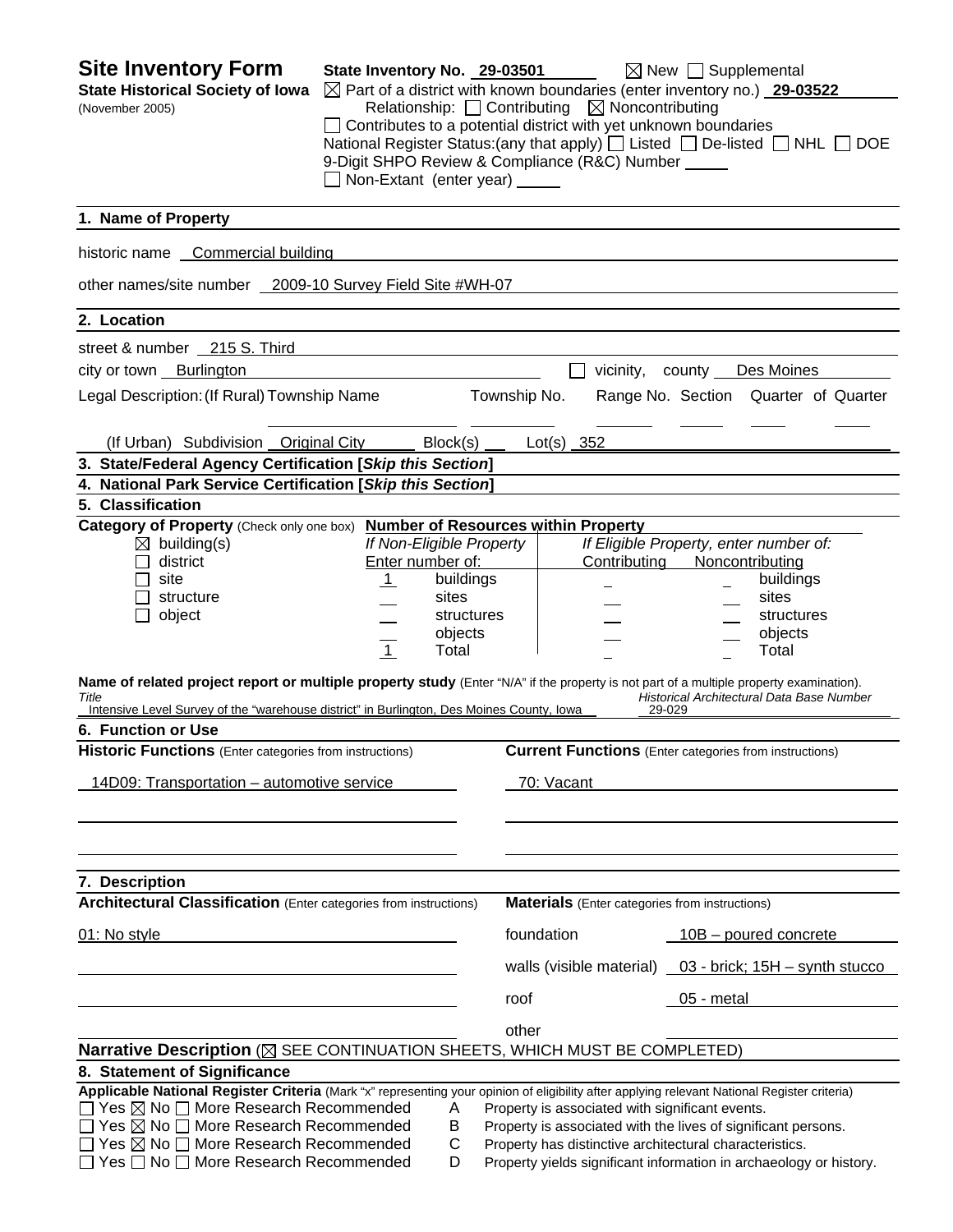| County<br>Des Moines<br>Address 215 S. Third                                                                                                                                                                                                                                                                                                                                                                                                                                                                                                                                                                                                                                                                                                                                                                                                                                                                                                                                                                                                                                                                                                                                                                 | Site Number 29-03501                              |
|--------------------------------------------------------------------------------------------------------------------------------------------------------------------------------------------------------------------------------------------------------------------------------------------------------------------------------------------------------------------------------------------------------------------------------------------------------------------------------------------------------------------------------------------------------------------------------------------------------------------------------------------------------------------------------------------------------------------------------------------------------------------------------------------------------------------------------------------------------------------------------------------------------------------------------------------------------------------------------------------------------------------------------------------------------------------------------------------------------------------------------------------------------------------------------------------------------------|---------------------------------------------------|
| <b>Burlington</b><br>City                                                                                                                                                                                                                                                                                                                                                                                                                                                                                                                                                                                                                                                                                                                                                                                                                                                                                                                                                                                                                                                                                                                                                                                    | District Number 29-03522                          |
| <b>Criteria Considerations</b><br>$\Box$ A Owned by a religious institution or used<br>$\Box$ E A reconstructed building, object, or structure.<br>for religious purposes.<br>$\Box$ F A commemorative property.<br>B Removed from its original location.<br>$\Box$ G Less than 50 years of age or achieved significance within the past<br>C A birthplace or grave.<br>50 years.<br>$\Box$ D A cemetery                                                                                                                                                                                                                                                                                                                                                                                                                                                                                                                                                                                                                                                                                                                                                                                                     |                                                   |
| Areas of Significance (Enter categories from instructions)<br><b>Significant Dates</b>                                                                                                                                                                                                                                                                                                                                                                                                                                                                                                                                                                                                                                                                                                                                                                                                                                                                                                                                                                                                                                                                                                                       |                                                   |
| Construction date<br>1986<br>Other dates, including renovation                                                                                                                                                                                                                                                                                                                                                                                                                                                                                                                                                                                                                                                                                                                                                                                                                                                                                                                                                                                                                                                                                                                                               | $\boxtimes$ check if circa or estimated date      |
| <b>Architect/Builder</b><br><b>Significant Person</b><br>(Complete if National Register Criterion B is marked above)<br>Architect                                                                                                                                                                                                                                                                                                                                                                                                                                                                                                                                                                                                                                                                                                                                                                                                                                                                                                                                                                                                                                                                            |                                                   |
| <b>Builder</b>                                                                                                                                                                                                                                                                                                                                                                                                                                                                                                                                                                                                                                                                                                                                                                                                                                                                                                                                                                                                                                                                                                                                                                                               |                                                   |
| Narrative Statement of Significance ( $\boxtimes$ SEE CONTINUATION SHEETS, WHICH MUST BE COMPLETED)                                                                                                                                                                                                                                                                                                                                                                                                                                                                                                                                                                                                                                                                                                                                                                                                                                                                                                                                                                                                                                                                                                          |                                                   |
| 9. Major Bibliographical References                                                                                                                                                                                                                                                                                                                                                                                                                                                                                                                                                                                                                                                                                                                                                                                                                                                                                                                                                                                                                                                                                                                                                                          |                                                   |
| Bibliography $\boxtimes$ See continuation sheet for citations of the books, articles, and other sources used in preparing this form                                                                                                                                                                                                                                                                                                                                                                                                                                                                                                                                                                                                                                                                                                                                                                                                                                                                                                                                                                                                                                                                          |                                                   |
| 10. Geographic Data<br><b>UTM References (OPTIONAL)</b>                                                                                                                                                                                                                                                                                                                                                                                                                                                                                                                                                                                                                                                                                                                                                                                                                                                                                                                                                                                                                                                                                                                                                      |                                                   |
| Easting<br>Zone<br>Northing<br>Zone<br>Easting                                                                                                                                                                                                                                                                                                                                                                                                                                                                                                                                                                                                                                                                                                                                                                                                                                                                                                                                                                                                                                                                                                                                                               | Northing                                          |
| 2<br>1                                                                                                                                                                                                                                                                                                                                                                                                                                                                                                                                                                                                                                                                                                                                                                                                                                                                                                                                                                                                                                                                                                                                                                                                       |                                                   |
| 3<br>4                                                                                                                                                                                                                                                                                                                                                                                                                                                                                                                                                                                                                                                                                                                                                                                                                                                                                                                                                                                                                                                                                                                                                                                                       |                                                   |
| See continuation sheet for additional UTM references or comments                                                                                                                                                                                                                                                                                                                                                                                                                                                                                                                                                                                                                                                                                                                                                                                                                                                                                                                                                                                                                                                                                                                                             |                                                   |
| 11. Form Prepared By                                                                                                                                                                                                                                                                                                                                                                                                                                                                                                                                                                                                                                                                                                                                                                                                                                                                                                                                                                                                                                                                                                                                                                                         |                                                   |
| name/title __ Steve Frevert, Volunteer                                                                                                                                                                                                                                                                                                                                                                                                                                                                                                                                                                                                                                                                                                                                                                                                                                                                                                                                                                                                                                                                                                                                                                       | Rebecca Lawin McCarley, Consultant, Davenport, IA |
| organization _ Burlington Historic Preservation Commission                                                                                                                                                                                                                                                                                                                                                                                                                                                                                                                                                                                                                                                                                                                                                                                                                                                                                                                                                                                                                                                                                                                                                   | date 28 February 2010                             |
| street & number_ City Hall, 400 Washington Street                                                                                                                                                                                                                                                                                                                                                                                                                                                                                                                                                                                                                                                                                                                                                                                                                                                                                                                                                                                                                                                                                                                                                            | telephone 319-753-8158                            |
| <b>Burlington</b><br>city or town<br>state lowa                                                                                                                                                                                                                                                                                                                                                                                                                                                                                                                                                                                                                                                                                                                                                                                                                                                                                                                                                                                                                                                                                                                                                              | zip code 52601                                    |
| ADDITIONAL DOCUMENTATION (Submit the following items with the completed form)                                                                                                                                                                                                                                                                                                                                                                                                                                                                                                                                                                                                                                                                                                                                                                                                                                                                                                                                                                                                                                                                                                                                |                                                   |
| <b>FOR ALL PROPERTIES</b>                                                                                                                                                                                                                                                                                                                                                                                                                                                                                                                                                                                                                                                                                                                                                                                                                                                                                                                                                                                                                                                                                                                                                                                    |                                                   |
| Map: showing the property's location in a town/city or township.<br>1.<br>Site plan: showing position of buildings and structures on the site in relation to public road(s).<br>2.<br>Photographs: representative black and white photos. If the photos are taken as part of a survey for which the Society is to be<br>3.<br>curator of the negatives or color slides, a photo/catalog sheet needs to be included with the negatives/slides and the following<br>needs to be provided below on this particular inventory site:<br>Roll/slide sheet #<br>Frame/slot #<br>Roll/slide sheet #<br>Frame/slot #<br>Frame/slot #<br>Roll/slide sheet #<br>$\boxtimes$ See continuation sheet or attached photo & slide catalog sheet for list of photo roll or slide entries.<br>$\boxtimes$ Photos/illustrations without negatives are also in this site inventory file.<br>FOR CERTAIN KINDS OF PROPERTIES, INCLUDE THE FOLLOWING AS WELL<br>Farmstead & District: (List of structures and buildings, known or estimated year built, and contributing or noncontributing status)<br>1.<br>2.<br>Barn:<br>a. A sketch of the frame/truss configuration in the form of drawing a typical middle bent of the barn. | Date Taken<br>Date Taken<br>Date Taken            |
| b. A photograph of the loft showing the frame configuration along one side.<br>A sketch floor plan of the interior space arrangements along with the barn's exterior dimensions in feet.                                                                                                                                                                                                                                                                                                                                                                                                                                                                                                                                                                                                                                                                                                                                                                                                                                                                                                                                                                                                                     |                                                   |
| State Historic Preservation Office (SHPO) Use Only Below This Line                                                                                                                                                                                                                                                                                                                                                                                                                                                                                                                                                                                                                                                                                                                                                                                                                                                                                                                                                                                                                                                                                                                                           |                                                   |
| Concur with above survey opinion on National Register eligibility: $\Box$ Yes $\Box$ No $\Box$ More Research Recommended<br>This is a locally designated property or part of a locally designated district.                                                                                                                                                                                                                                                                                                                                                                                                                                                                                                                                                                                                                                                                                                                                                                                                                                                                                                                                                                                                  |                                                   |
| Comments:                                                                                                                                                                                                                                                                                                                                                                                                                                                                                                                                                                                                                                                                                                                                                                                                                                                                                                                                                                                                                                                                                                                                                                                                    |                                                   |
| Evaluated by (name/title):                                                                                                                                                                                                                                                                                                                                                                                                                                                                                                                                                                                                                                                                                                                                                                                                                                                                                                                                                                                                                                                                                                                                                                                   | Date:                                             |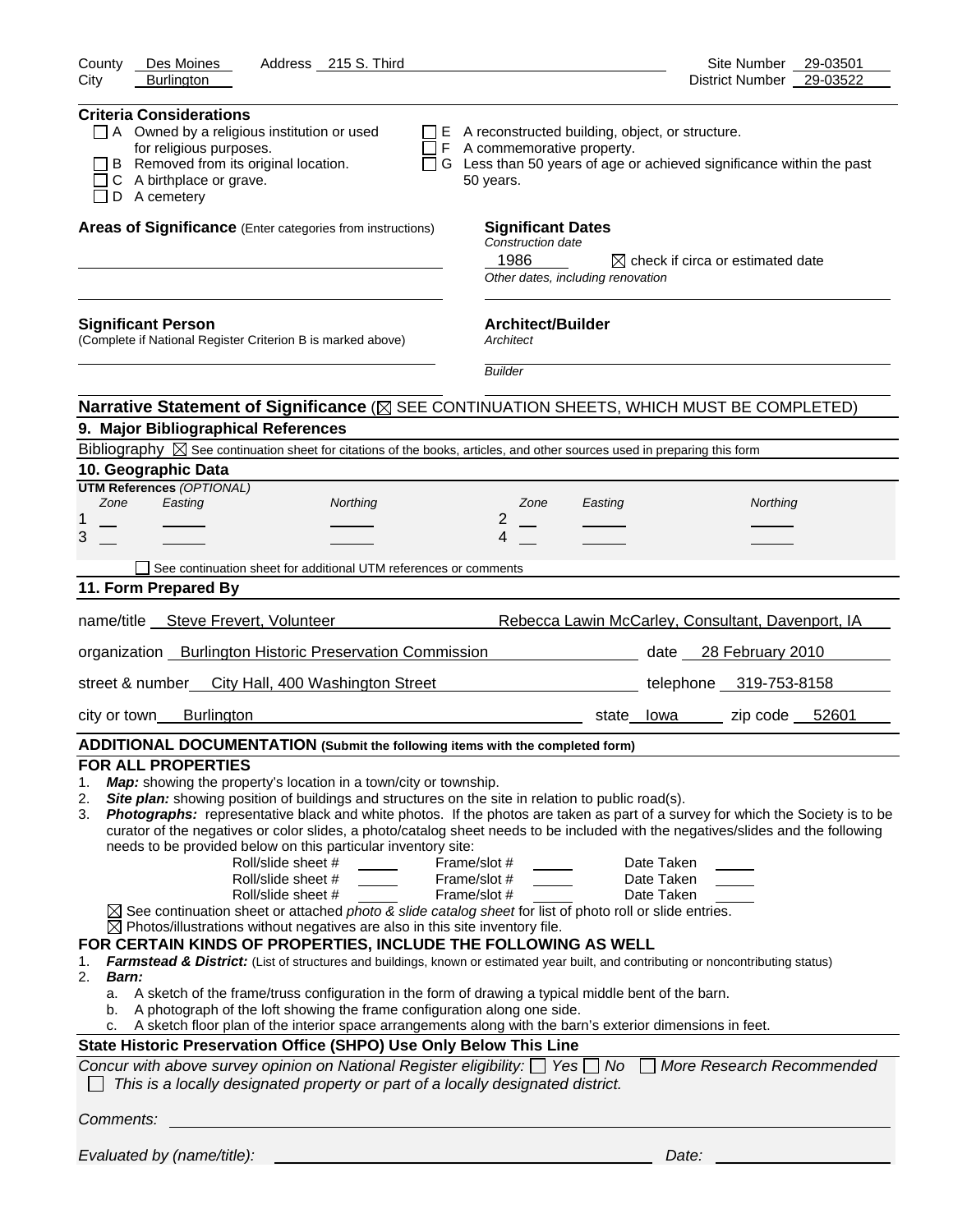## **Iowa Site Inventory Form** Related District Number 29-03522 **Continuation Sheet**

Page 1

| Commercial building | Des Moines        |  |  |  |
|---------------------|-------------------|--|--|--|
| Name of Property    | County            |  |  |  |
| 215 S. Third        | <b>Burlington</b> |  |  |  |
| Address             | City              |  |  |  |

### **7. Narrative Description**

This is a one-story brick building. The current form of the building dates to 1986, per the assessor. Walls associated with an earlier building appear to have been partially reused and extend around the sides and rear of the existing building. The façade reflects the c.1986 construction, with paneling applied and new brick walls constructed. The recessed center portion has an entry and two small windows. Viewing the property from the elevated rear alley, this facade is revealed to be the front for a narrower metal shed building set in the middle of the lot. Either side of the façade has a large entry within the brick walls.

#### **8. Narrative Statement of Significance**

This commercial building is a non-contributing building within the Manufacturing and Wholesale Historic District. The c.1986 remodel/reconstruction is later than the period of significance for the historic district, and it does not reflect integrity from an earlier period.

An earlier building on this site was a two-story building used for auto sales and service. This property was the site of auto sales and service businesses for several years (Sanborn maps). A used car dealer, Lubelchek Motor Company, operated here in the 1930s. The 1952 Sanborn map shows bottling works of Dr. Pepper. A bakery, Home Service Corp., was listed here in the 1957 and 1958 city directories. By 1960, it was the site of Auto Body Co., a used car dealer.

#### **9. Major Bibliographical References**

City Directories, Burlington, Iowa, various dates. On microfiche at the Burlington Public Library

*History of Des Moines County, Iowa.* Chicago, IL: Western Historical Company, 1879.

Sanborn Map Company. "Burlington, Iowa," Fire Insurance Maps. New York: Sanborn Map Company, 1886, 1892, 1900, 1931, 1952.

Transfer books, Des Moines County Auditor's Office, Burlington, Iowa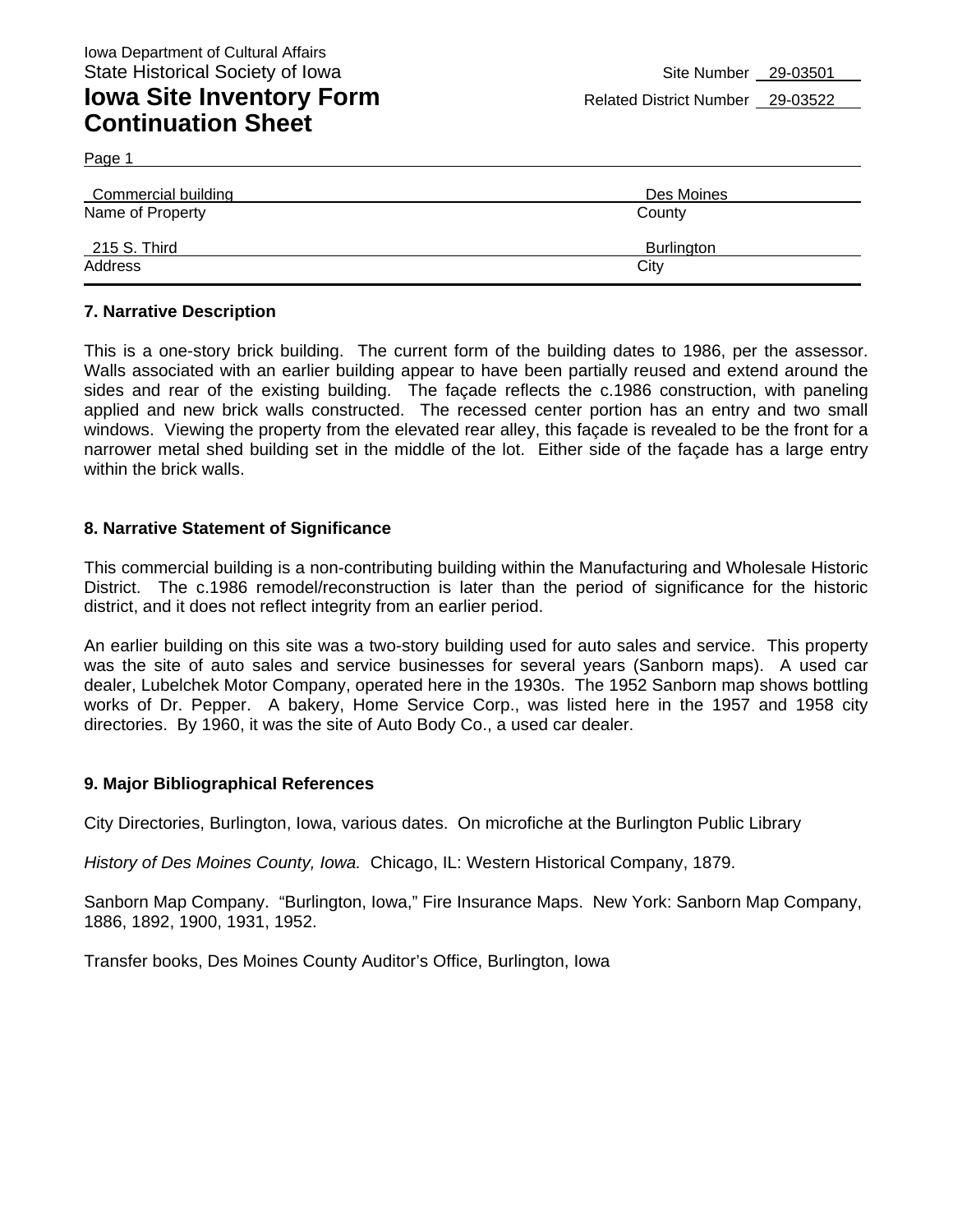## **Iowa Site Inventory Form** Related District Number 29-03522 **Continuation Sheet**

Page 2

| Commercial building | Des Moines |  |  |  |
|---------------------|------------|--|--|--|
| Name of Property    | County     |  |  |  |
| 215 S. Third        | Burlington |  |  |  |
| Address             | City       |  |  |  |

### **Location map**



**Building plan (from assessor's website)** 

|     |                 |    | <b>OLD EXT WALL</b> | CONC PAVING |        |  |
|-----|-----------------|----|---------------------|-------------|--------|--|
|     |                 |    | 14' HI              |             | [4860] |  |
| 114 |                 | 96 | BLDG1<br>[1920]     |             |        |  |
|     | 19 <sup>°</sup> |    | 20 <sup>°</sup>     | 21<br>3     |        |  |